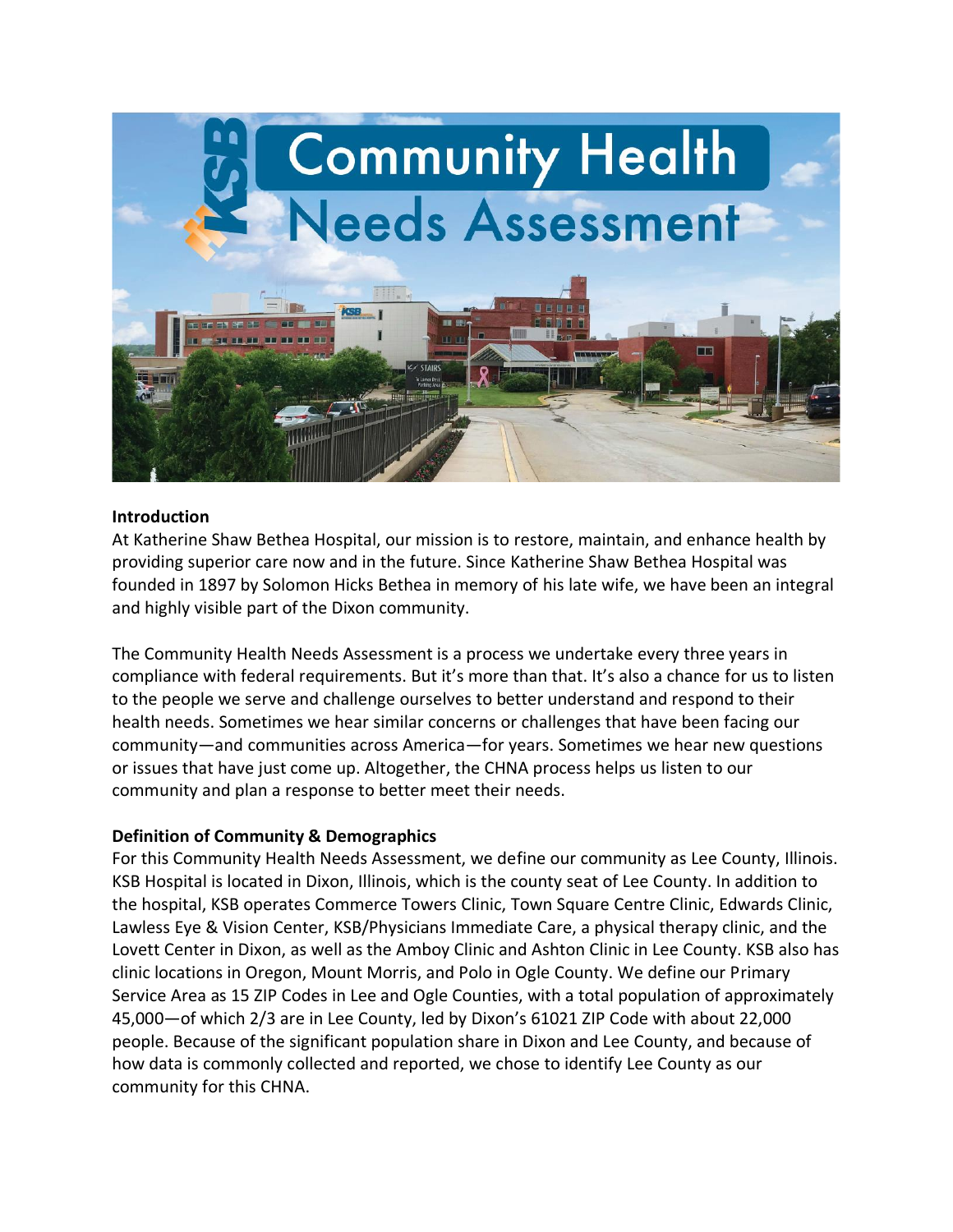

Lee County has a population of 34,406, according to the U.S. Census Bureau 2017 estimate. Looking at Lee County population by age shows a notably higher percentage of the population over age 65 than the state or national averages—with 18.0% in Lee County versus 14.3% in Illinois and 14.9% in the United States. As a corollary, the population age 17 and under in Lee County, 20.0%, is lower than the state, 23.0%, or national, 22.9%, levels. The median age in Lee County is 42.7, compared to 37.7 in Illinois, and 37.8 in the United States.

Lee County also has less racial diversity than Illinois or United States totals. Lee County is comprised of 90.8% white, 5.2% black, and no other race above 1%. Additionally, 5.9% of Lee County residents are Hispanic or Latino.

# **Existing Health Care Facilities & Resources**

Lee County residents are served primarily by KSB Hospital and the KSB Medical Group for medical needs. KSB Hospital is an 80-bed acute care hospital offering emergency medicine, labor & delivery, inpatient psychiatry, multi-disciplinary surgery, and a comprehensive set of diagnostic imaging and laboratory services. The KSB Medical Group is a multi-specialty physician practice offering services in 10 locations across six local communities in Lee and Ogle Counties. In addition to the physician practices, KSB also offers outpatient and clinic services in physical therapy, behavioral health, home care, respiratory therapy and sleep lab, and wellness, among others.

The mental health needs of Lee County residents are also served by Sinnissippi Centers, a comprehensive provider of behavioral health and substance abuse counseling services. Local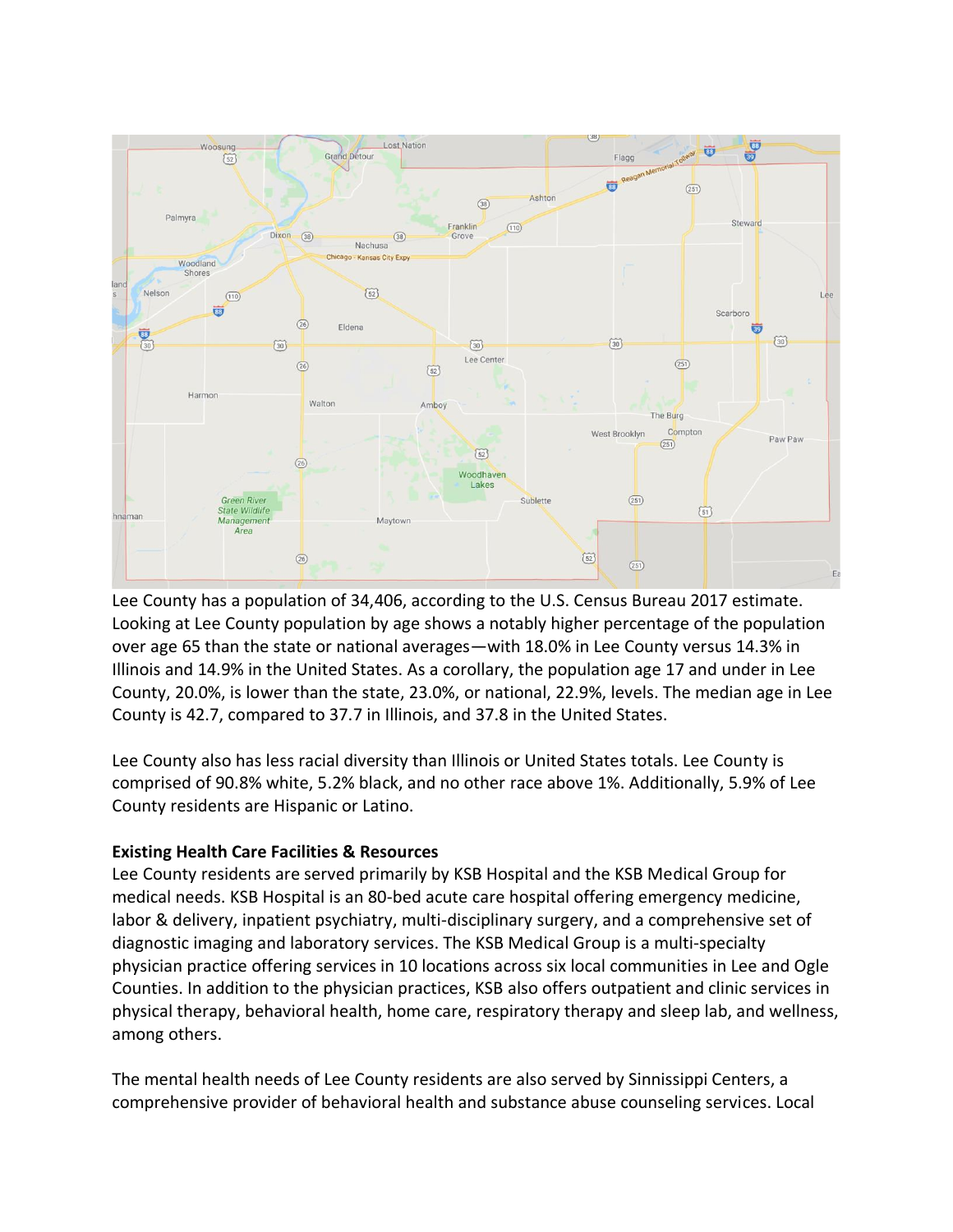residents can receive urgent medical care at KSB/Physician's Immediate Care. Many providers offer dental and orthodontic services, and several local stores offer pharmacy and optometry services.

## **Obtaining the Data**

Data for this CHNA was obtained from a variety of sources, both in person and online. Demographic data and health indicators were obtained on the Community Commons website through their CHNA Report tool. Population data was obtained from the U.S. Census Bureau website and their American Community Survey tool.

As part of a strategic planning process in early 2019, KSB administration and members of the Board of Directors conducted more than 100 in-person interviews with stakeholders and representatives of widely varied parts of the community. Those interviews were documented in a standardized way and allowed several valuable insights into the health needs and perceived levels of access to various services within our community.

A CHNA survey was opened to the general public in September 2019 and responses were solicited through the KSB Hospital website and social media accounts. We received 122 responses, including 14% from individuals who received financial assistance in past year such as TANF, Public Aid, Medical Card, Food Stamps, Township Assistance, or other types of aid, not including Medicare or Social Security.

Data from these reports, interviews, and surveys were shared with the KSB Wellness Steering Committee to solicit input and stimulate discussion of community health needs among a committee that meets throughout the year to discuss wellness initiatives.

### **Health Needs of the Community**

The surveys, interviews, census information, demographics, and health indicator data combined with input from clinicians and organizational leaders—indicate the following to be the top health needs of the community: behavioral health, obesity and physical inactivity, access to care and transportation, food insecurity, and tobacco and e-cigarette use.

To identify and prioritize the needs, we used the Hanlon Method of health problem priority setting, and the PEARL test for feasibility. The Hanlon Method measures the size of the health problem, the impact of the health problem, and the effectiveness of intervention. The scoring identified the following three key priorities which will become the focus of implementation plans from KSB Hospital during the life of this Community Health Needs Assessment:

- 1. Behavioral Health
- 2. Obesity & Physical Inactivity
- 3. Access to Care & Transportation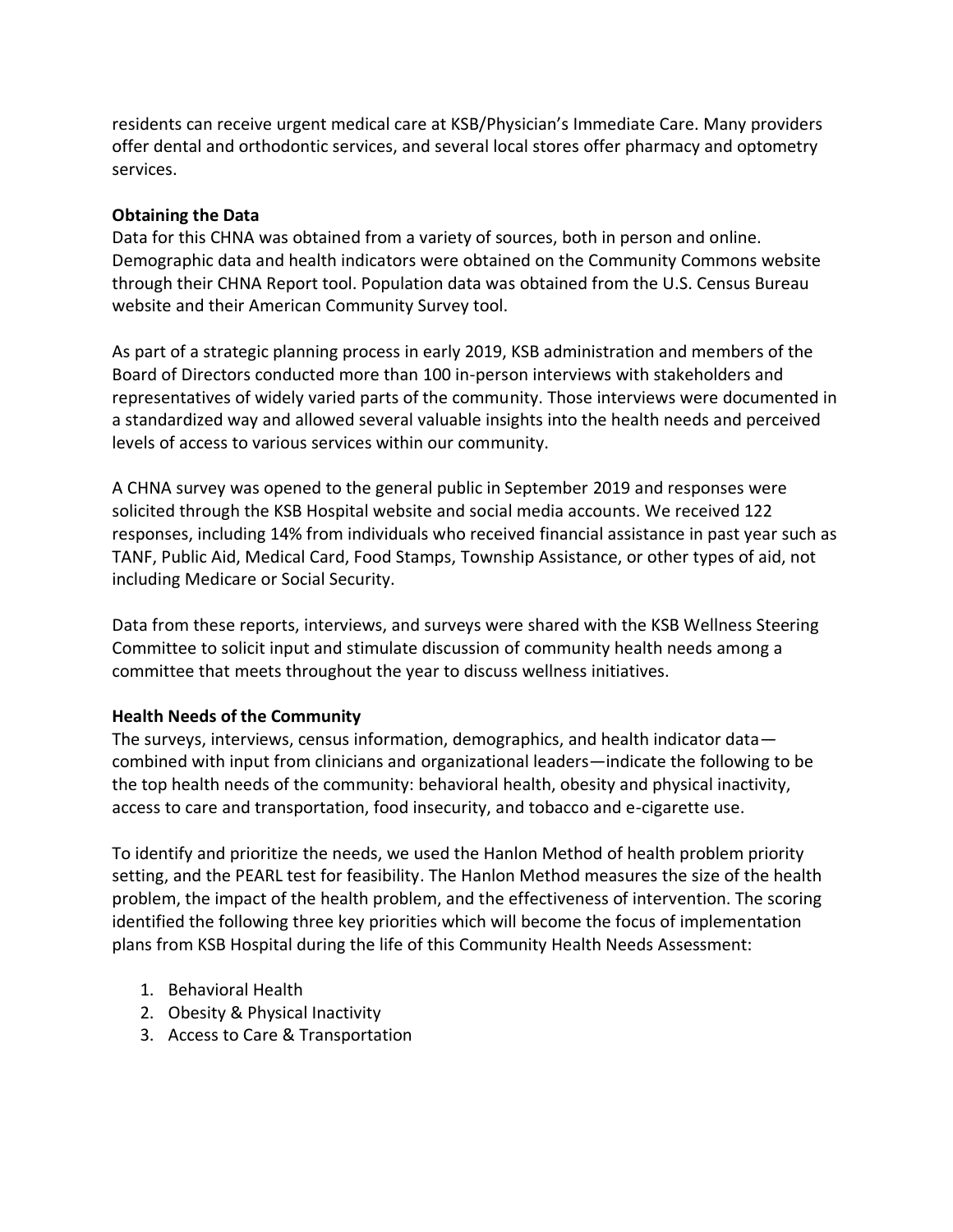#### **Priorities Not Selected**

In the 2016 CHNA, we identified food insecurity as a key priority and enacted an implementation plan to meet the need. This plan included KSB participation in several community efforts to provide food to both children and adults who were food insecure. We are continuing to participate in these efforts and have been pleased with the progress they've made toward reducing food insecurity. At the time of the 2016 CHNA, the food insecurity rate was 12.9%, which was above the state and national averages. The latest data shows that number has dropped to 9.9%, which is below the state and national averages. The food insecurity rate for children has dropped from 21.5% to 14.9%. While there is still room for improvement, and KSB will remain engaged with "Fighting Hunger, Feeding Wellness" and hosting food drives to reduce food insecurity, the gains made in the last three years have led this to become a priority which was not selected among the top three items in this year's CHNA.

Additionally, while KSB will also be engaged from a clinical and educational perspective in tobacco use and e-cigarette use, we did not score this in the top three because of the number of other community organizations who are sharing responsibility for intervention in this area. The Lee County Health Department, local school districts, law enforcement, and parent and student advocates are working to educate and prevent tobacco and e-cigarette usage. KSB will participate in these efforts even though this is not one of the top three priorities listed in this CHNA.

### **Behavioral Health**

Behavioral health has been part of Community Health Needs Assessments since our first process in 2013. At KSB Hospital, we offer both inpatient and outpatient behavioral health services. We also partner with strong local providers like Sinnissippi Centers, a multi-county behavioral health and substance use disorder service provider. Together we offer behavioral health screenings in primary care offices and the emergency department. We also created the role of Mental Health Crisis Preventionist to be trained and ready to respond with de-escalation techniques and support patient and staff safety.

We're investing in telehealth equipment and training in order to address the workforce recruitment challenges, especially with regard to psychiatrists and the necessity of physician services in the KSB inpatient behavioral health unit. Recruitment for an on-site psychiatrist continues, and remote telehealth providers help ensure continuity of services in our community during the search for difficult-to-recruit positions. We also made significant capital investments to improve patient safety within the inpatient unit.

Still today, surveys indicate widespread need for behavioral health services. More than 50% of survey respondents said they or someone in their household had experienced anxiety in the past year, and 45% answered affirmatively for depression. Further, 12% said yes for bipolar disorder and 9% yes for ADHD.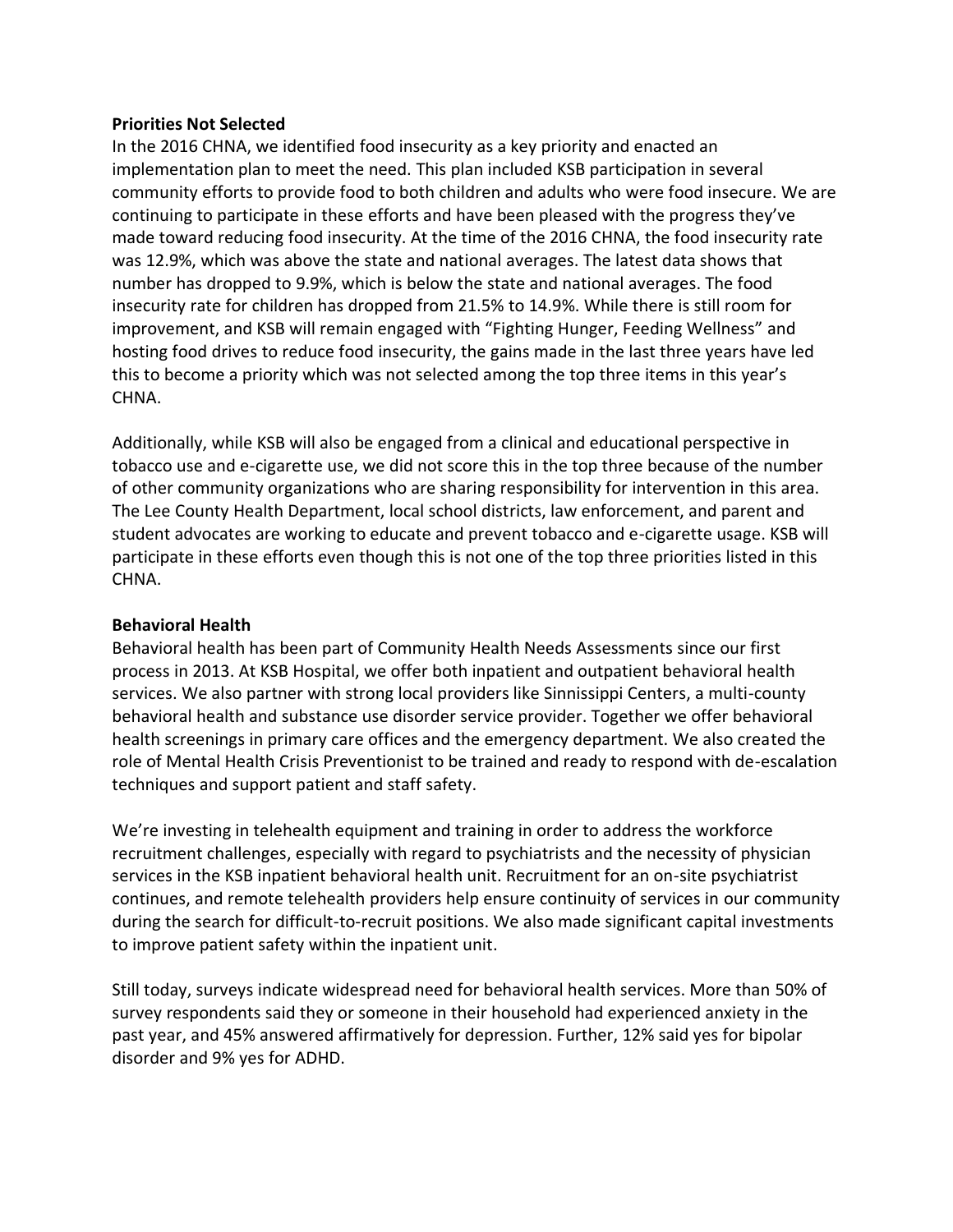## **Implementation Plan**

- Working with the Brain Health Now organization to help end the stigma around mental illness by hosting staff meetings, community seminars, and using the outreach toolkit
- Formation and expansion of KSB Mental Health Committee to focus on staff training in mental health awareness, CEU training for professionals, community awareness seminars, and fundraising
- Project OPEN, a community project of medical, behavioral health, public health, education, court, and law enforcement organizations to help build a network to prevent opioid addiction through awareness, education, and training
- Engagement with third-party behavioral health service line operators in order to improve efficiency, adopt clinical best practices, and strengthen operational sustainability of the spectrum of mental health services at KSB
- Hosting a ten-part community educational event series on Brain Health with presentations by behavioral health experts to help reduce stigma and provide tips on supporting positive brain health
- Monthly brain exercise classes to help aging local residents better understand brain health and how they can promote physical and mental wellness
- Path 2 Purpose, a free, voluntary program for teenagers who want to improve their mood and learn coping skills to manage difficult situations, in conjunction with a grant from the National Center for Rural Health Professions
- Implementation of a Zero Suicide initiative through screenings and assessments of all patients across KSB service lines and facilities

# **Obesity & Physical Inactivity**

Again in the 2019 Community Health Needs Assessment, both survey and health indicator data show that residents of Lee County experience obesity or being overweight at rates that exceed state and national averages. Survey responses show 63% of people have personal or family experience with being obese or overweight. County health data shows 37.6% obesity and 53.4% overweight, compared to 29.4% obese and 36.4% overweight at the state level.

Further survey responses indicate 49% have personal or family experience with high blood pressure and 43% with high cholesterol. And 26.5% say they have no physical activity outside of work, compared to a state average of 21.8%.

The incidence of obese, overweight, or inactive residents presents significant health challenges, including high blood pressure and cholesterol, diabetes, and many other associated clinical issues.

KSB will continue to offer and support local opportunities for physical activity and exercise. KSB is a lead sponsor of the annual Reagan 5K Run during the Dixon Petunia Festival, which also includes the KSB Corporate Challenge for employer-based team competition. KSB also hosts exercise classes for activities like a six-week course on resistive band training, a six-week course on interval training, and yoga.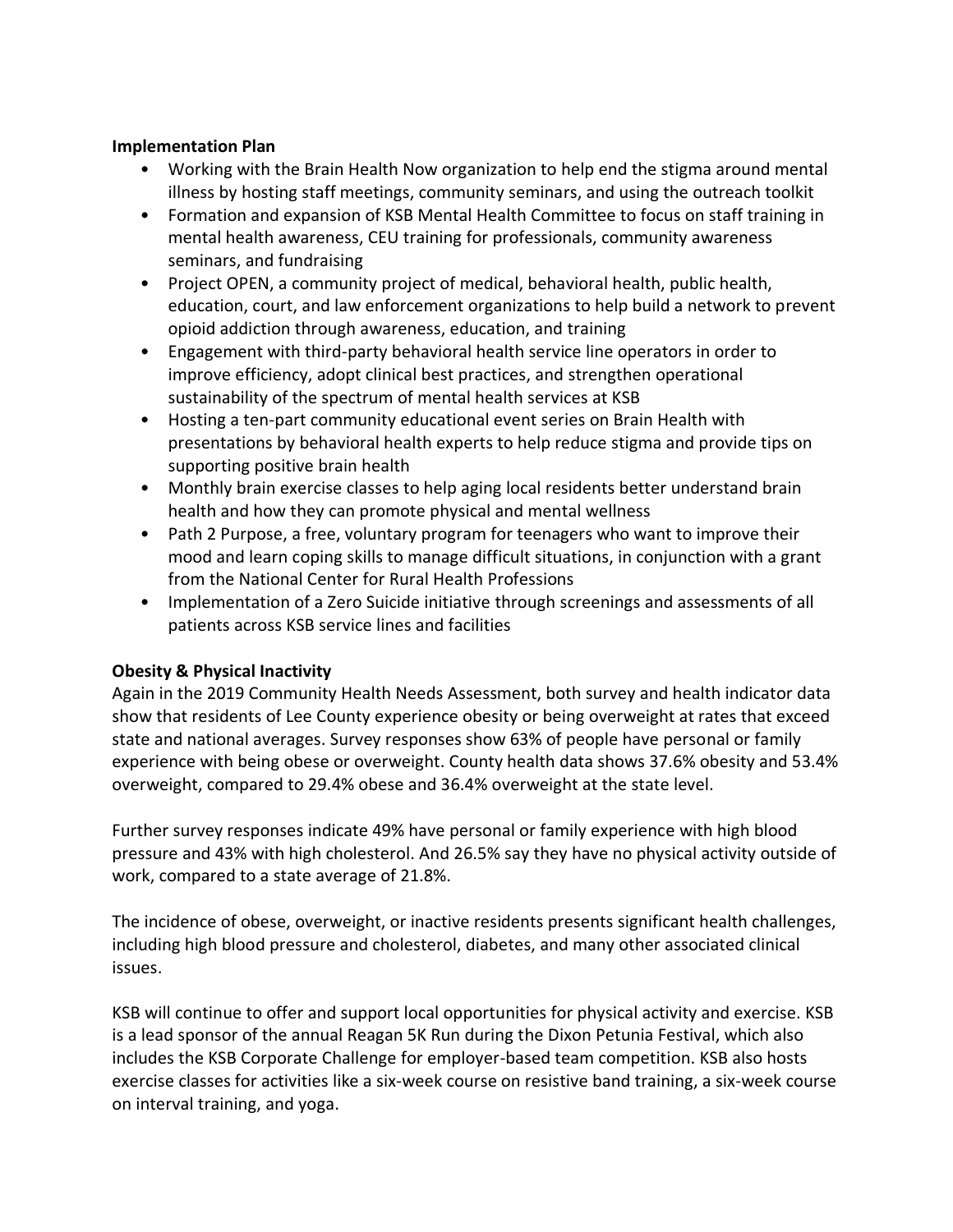KSB will also sponsor a new team-based weight loss competition called the HealthyWage Jackpot Challenge, which includes access to an app with support, motivation, and minichallenges to engage team members in healthy weight loss goals. KSB is the presenting sponsor of the KSB Wellness Center exercise facility in the Dixon Family YMCA, with donations to purchase new exercise and weight equipment. KSB clinicians also offer a 'prescription' for the Dixon Family YMCA, the Nash Recreation Center, and Anytime Fitness, which provides a free trial to residents looking to start new healthy habits. A registered dietitian host one-on-one nutrition and fitness consultations with local patients. KSB will also sponsor a bike giveaway and an adolescent bike riding group in conjunction with the Dixon City Market events.

# **Implementation Plan**

- Offer recurring classes on exercise types and new training methods to help local residents find an individualized way to incorporate physical activity in to their life
- Sponsor the HealthyWage Jackpot Challenge to promote team weight loss and provide app-based education and support
- Reach patients through one-on-one consultations with a registered dietitian in a clinical or community setting
- Sponsor Learning to Live Well educational series with specialized sessions for nutrition, exercise, goal-setting, and seasonal focus on New Year's resolutions, health during the holidays, and other relevant topics
- Ongoing financial commitment to the KSB Wellness Center at the Dixon Family YMCA, and engagement with Dixon Park District plans for the construction of a new community center with wellness and fitness services
- Hosting weekly free blood pressure checks at local grocery store, and expanding to Oregon Clinic
- Monthly wellness screenings for cholesterol and one-on-one consultations with a registered dietitian

# **Access & Transportation**

Health services may be available within a community but local residents are unable to access those services because they don't know about them, they can't find transportation to them, they can't get a convenient scheduled appointment time, or they have financial limitations to access.

CHNA survey respondents rated "public transportation for all residents" with the lowest score out of 11 categories on the survey. Additionally, "easy to find information about local services" was the third-lowest score. Scoring slightly better were public transportation for seniors or those with disabilities. The Lee-Ogle Transportation System offers regional public transportation, but has more riders from the senior or disabled populations than from the population at-large.

KSB will seek to offer medical services when possible via virtual visits, thus alleviating the need for transportation for some types of medical visits. A wider implementation of telemedicine will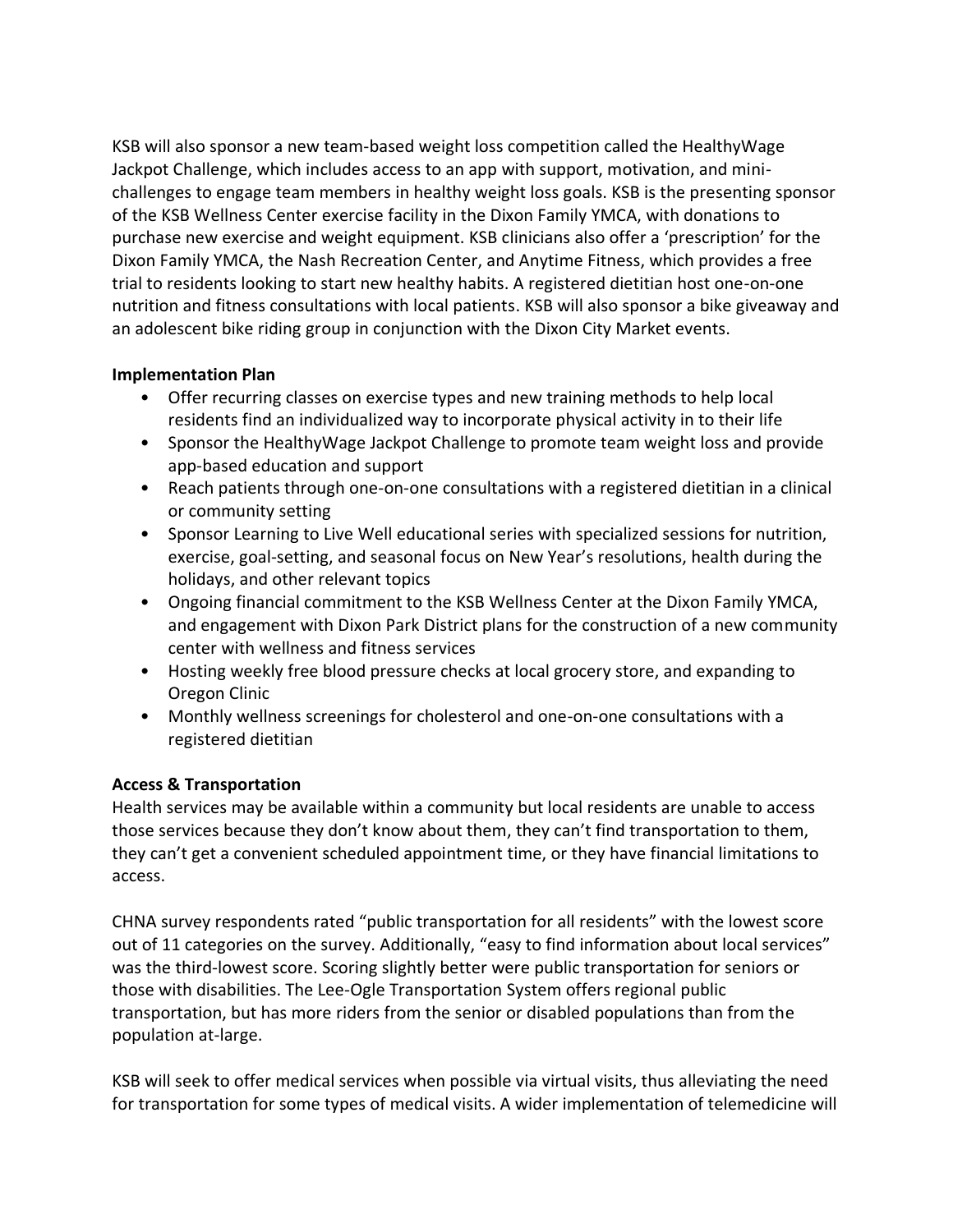provide local residents with a cost-effective way to receive medical care without the resulting transportation hurdles that may apply for patients with limited options.

Additionally, KSB is participating in a grant-sponsored mobility project with the Lee-Ogle Transportation System to identify solutions to mobility problems for low-income individuals and children. The mobility project members interviewed low-income individuals and users of public transportation to about the challenges they face, and what options they have for transportation today.

# **Implementation Plan**

- Launch and scale up KSB Care Anywhere virtual visits through the Zipnosis telemedicine platform to offer medical care from the convenience of the patient's home or workplace to alleviate the need for transportation and reduce work- and school-related scheduling conflicts
- Use of KSB Hospital advertising spending, social media presence, facility signage, and website to share and disseminate information on health and wellness services that are available within our community
- Participate on steering committee of Lee-Ogle Transportation System mobility project and share information on appointment cancellations and no-shows related to patient transportation problems
- Identify possible solutions including launch of Lyft or Uber ride-sharing platforms in the local area, and provide financial support to defray the cost of using public transportation, taxis, or ride-sharing to get to clinical appointments, pharmacies, or health and wellness activities

# **Primary & Chronic Health Needs of Uninsured Persons, Low-Income Persons, and Minority Groups**

The CHNA process took into account the unique health needs of uninsured persons, lowincome persons, and minority groups. Responses to the survey included 14% from households who had received Medicaid, SNAP, and other public services for low-income individuals and families. That response rate is slightly lower than, but close to, the observed Medicaid rate of 19% Lee County.

Representatives from the Lee County Health Department and Lee-Ogle Transportation System contributed to discussions about community health needs and prioritization. Both organizations regularly provide services to uninsured people, low-income people, minority groups, and individuals with mobility or transportation limitations. Both the online survey and the one-onone interviews included representatives from various ethnic and socio-economic groups, and those diverse perspectives greatly contributed to the discussion and prioritization exercise.

# **Limits to Our Data & Assessment**

All data sets have limitations, including timeliness, sample size, and geographic constraints. We used the most recent available data, which was very recent for items like census and demographic estimates, but somewhat older for some county health incidence data found in